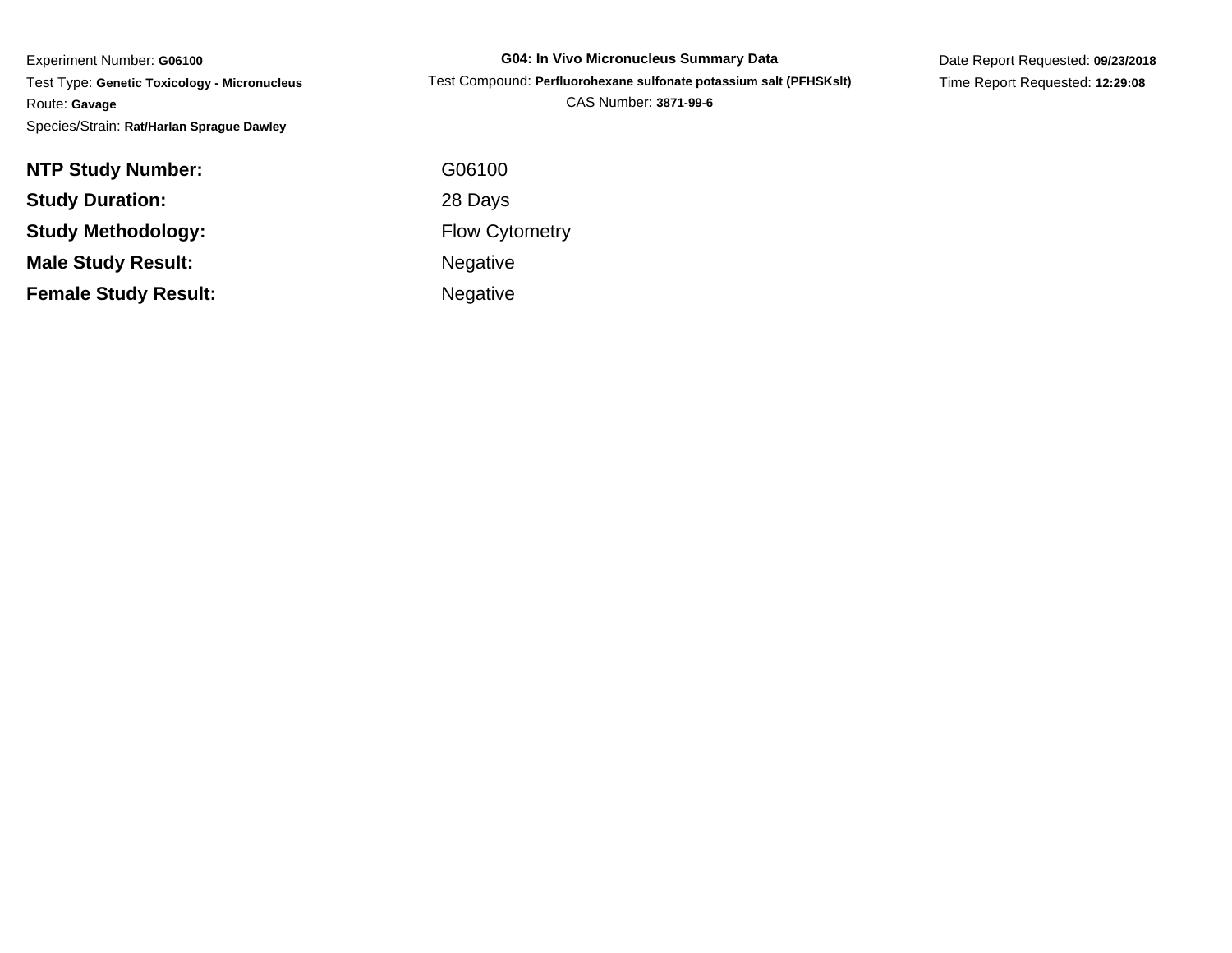Experiment Number: **G06100**

Test Type: **Genetic Toxicology - Micronucleus**

Route: **Gavage**

Species/Strain: **Rat/Harlan Sprague Dawley**

## **G04: In Vivo Micronucleus Summary Data**

Test Compound: **Perfluorohexane sulfonate potassium salt (PFHSKslt)**

CAS Number: **3871-99-6**

| Dose (mg/kg)                 | <b>MN PCE/1000</b> |                   |         | <b>MN NCE/1000</b> |                   |         | $%$ PCE           |           |
|------------------------------|--------------------|-------------------|---------|--------------------|-------------------|---------|-------------------|-----------|
|                              | N                  | Mean $\pm$ SEM    | p-Value | N                  | Mean $\pm$ SEM    | p-Value | Mean $\pm$ SEM    | p-Value   |
| Vehicle Control <sup>1</sup> | 5                  | $0.525 \pm 0.062$ |         | 5                  | $0.054 \pm 0.008$ |         | $0.981 \pm 0.068$ |           |
| 0.625                        | 5                  | $0.620 \pm 0.087$ | 0.5210  | 5                  | $0.059 \pm 0.015$ | 1.0000  | $0.784 \pm 0.078$ | 0.0381    |
| 1.25                         | 5                  | $0.480 \pm 0.098$ | 0.6026  | 5                  | $0.034 \pm 0.005$ | 1.0000  | $0.740 \pm 0.029$ | 0.0449    |
| 2.5                          | 5                  | $0.650 \pm 0.069$ | 0.6376  | 5.                 | $0.038 \pm 0.005$ | 1.0000  | $0.814 \pm 0.046$ | 0.0468    |
| 5.0                          | 5                  | $0.369 \pm 0.108$ | 0.6574  | 5.                 | $0.030 \pm 0.002$ | 1.0000  | $0.691 \pm 0.061$ | $0.0029*$ |
| 10.0                         | 5                  | $0.470 \pm 0.060$ | 0.6699  | 5                  | $0.038 \pm 0.005$ | 1.0000  | $0.670 \pm 0.054$ | $0.0017*$ |
| Trend p-Value                |                    | 0.8872            |         |                    | 0.9738            |         | $0.0069*$         |           |

Trial Summary: Negative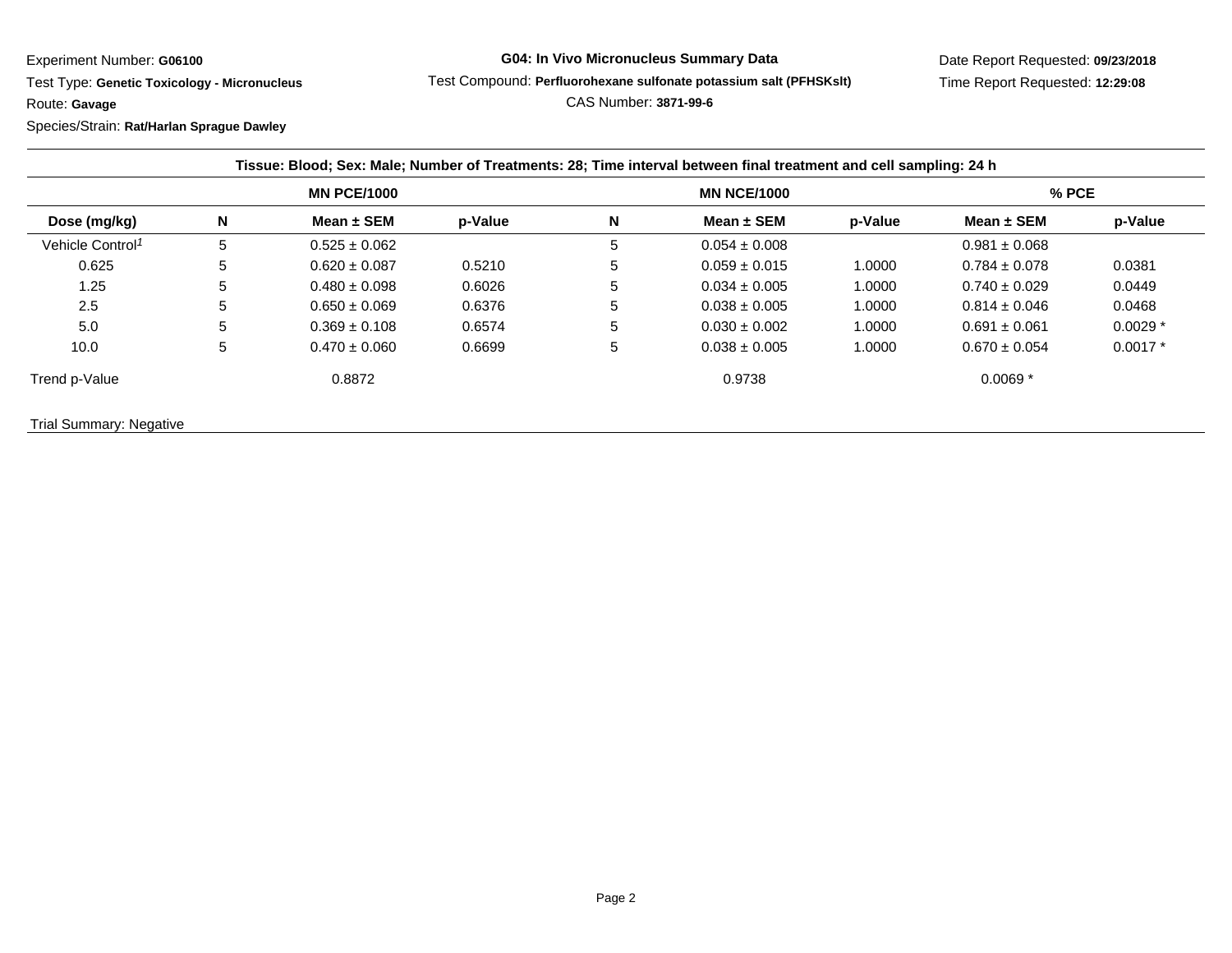Experiment Number: **G06100**

Test Type: **Genetic Toxicology - Micronucleus**

Route: **Gavage**

Species/Strain: **Rat/Harlan Sprague Dawley**

## **G04: In Vivo Micronucleus Summary Data**

Test Compound: **Perfluorohexane sulfonate potassium salt (PFHSKslt)**

Date Report Requested: **09/23/2018**Time Report Requested: **12:29:08**

CAS Number: **3871-99-6**

| Dose (mg/kg)                 | <b>MN PCE/1000</b> |                   |         | <b>MN NCE/1000</b> |                   |         | $%$ PCE           |         |
|------------------------------|--------------------|-------------------|---------|--------------------|-------------------|---------|-------------------|---------|
|                              | N                  | Mean $\pm$ SEM    | p-Value | N                  | Mean $\pm$ SEM    | p-Value | Mean $\pm$ SEM    | p-Value |
| Vehicle Control <sup>1</sup> | 5                  | $0.750 \pm 0.076$ |         | 5                  | $0.115 \pm 0.025$ |         | $0.908 \pm 0.124$ |         |
| 3.12                         | 5                  | $0.670 \pm 0.085$ | 0.7642  | 5                  | $0.077 \pm 0.015$ | 0.8284  | $1.274 \pm 0.136$ | 0.3522  |
| 6.25                         | 5                  | $0.540 \pm 0.073$ | 0.8431  | 5                  | $0.088 \pm 0.014$ | 0.8967  | $0.939 \pm 0.124$ | 0.4232  |
| 12.5                         | 5                  | $0.760 \pm 0.093$ | 0.8715  | 5                  | $0.087 \pm 0.015$ | 0.9178  | $1.026 \pm 0.112$ | 0.4531  |
| 25.0                         | 5                  | $0.610 \pm 0.111$ | 0.8839  | 5                  | $0.080 \pm 0.009$ | 0.9283  | $0.984 \pm 0.059$ | 0.4663  |
| 50.0                         | 5                  | $0.587 \pm 0.117$ | 0.8937  | 5                  | $0.102 \pm 0.027$ | 0.8360  | $1.012 \pm 0.111$ | 0.4743  |
| Trend p-Value                |                    | 0.8213            |         |                    | 0.4449            |         | 0.9749            |         |